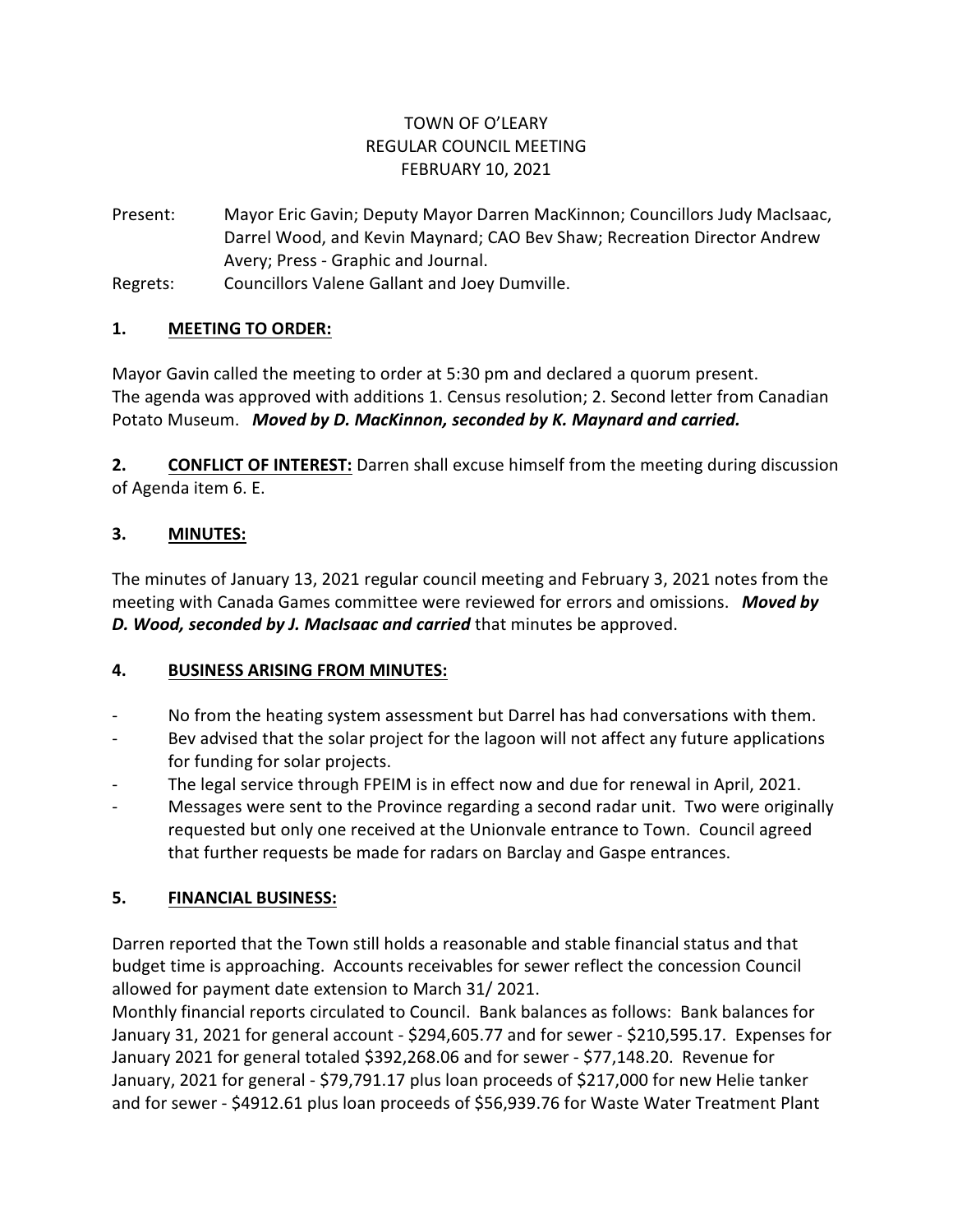project. *Moved by D. MacKinnon, seconded by K. Maynard and carried* that financial report including bank balances, receipts and expenses be approved.

## **6. NEW BUSINESS:**

A. Mayor's report - Eric reported meeting with Hon. Ernie Hudson and Hon. Jamie Fox regarding streets and sidewalks work and general concerns of the Town.

B. Administrator's report - Bev reported completion of the MCE Grant application, that the O'Leary Official Plan is due for review, and Work & Study Hub up and running. Attended the meeting with Hon. Jamie Fox, Canada Games committee meeting and the presentation from West Prince Solar. A description of our solar project proposal has been sent to Dean Lund with Sustainable Communities and he's researching the best funding source for it. Building/business permits - No permits issued but an enquiry received from Xplornet for a building on Praught property on Gaspe Road. Overtime/vacation time - Bev 26 hours overtime and 6 vacation days left. Dale overtime hours not available and he has 2 vacation days left. Andrew has 22 hours overtime and 1 day of vacation left.

## C. Reports from departments -

**Recreation -** In Joey's absence Andrew presented the hightlights from his monthly report providing Winter Carnival details and updates on Saturday snowshoeing, after school programming, Seniors program for Rook and bingo. Canada Summer Job applications submitted, some in conjunction with Maple Leaf Curling Club. Canada Games plans includes one hockey game but requests are being made for more. Sponsorship is requested equal to \$10 per capita. Andrew presented information on playground equipment and to email pictures and estimates to Council. Funding opportunities being researched.

**Police Protection -** Staff Sgt. Troy MacLean joined our meeting and reviewed RCMP report for January 2021. Hours spent on O'Leary business in January reported at 207. Three check stops held in our area with presence from the Provincial Priority Unit. MacLean advised that comments from Council would be appreciated regarding priorities for policing in the upcoming year.

### **Properties -**

**Newcomers/Recruitment/Community Endorsements** - Judy advised that the Community Seniors Co-operative doing well with fundraising efforts reaching over \$50,000 so far. PEI Navigators meet monthly, Cooking & Culture event on Zoom and Learn to Skate and Snowshoe programs very successful. Judy spearheaded the team that Council supported for the Red Tide Curling Club fundraiser and they won. Judy also attended the Canada Games committee meeting.

**Fire Protection -** Darrel highlighted the Fire Chief's report for January 2021 saying 4 were responded to - 1 flue, 1 vehicle collision, 1 furnace malfunction and 1 structure fire. The new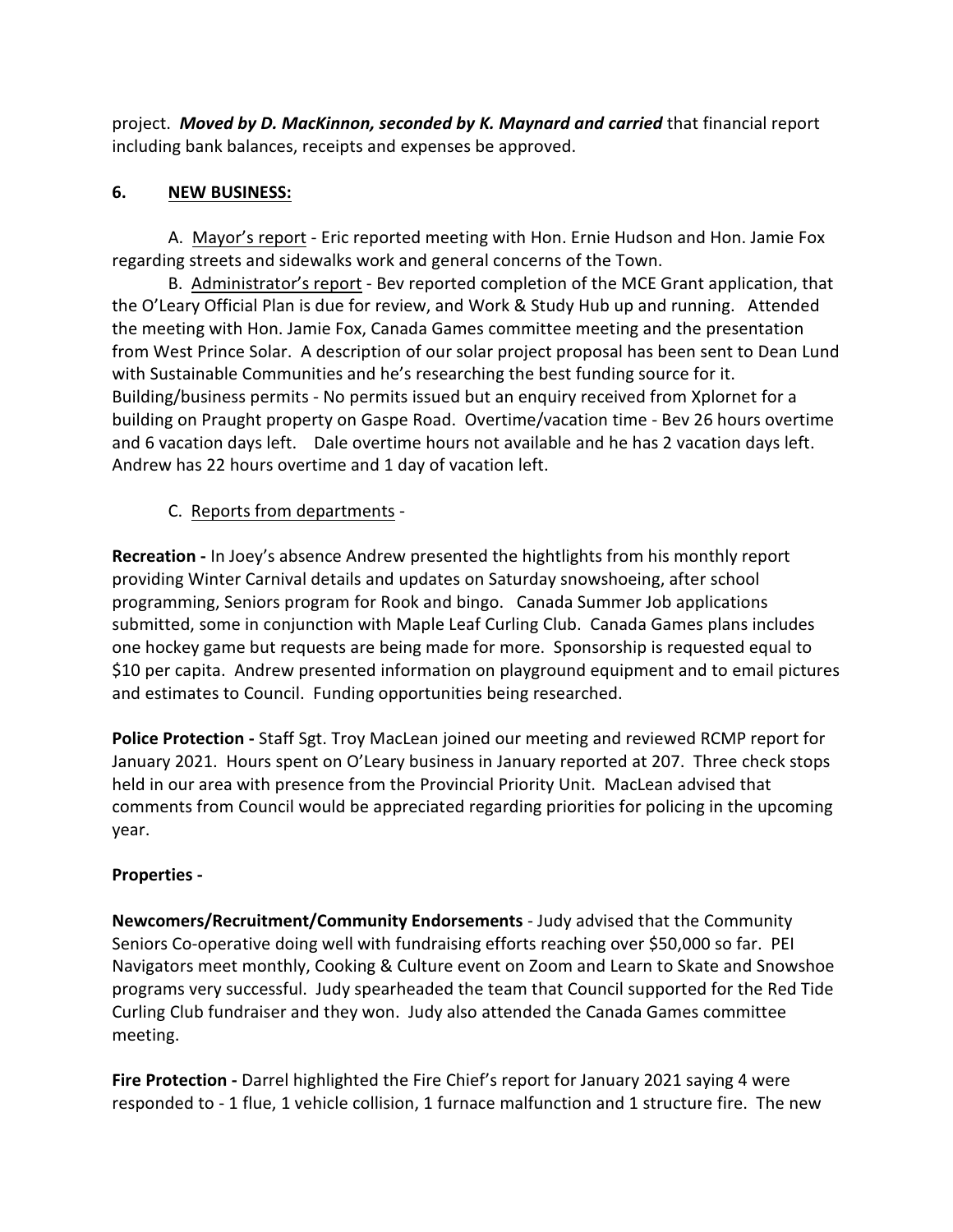Freightliner from Helie is in service.

**Streets & Sidewalks -** Kevin advised that the sidewalks need to assessed later in the spring as some are uneven and also mentioned the possibility of sidewalks needed for the new senior's community care facility. Radars for Town entrances were discussed earlier in the meeting.

**Sanitation & Community Development -** Eric reported that extra samples are being tested from the lagoon and the latest was still in compliance. The UV commissioning may be delayed again due to Covid restrictions but Xylem is trying to find a local firm capable. Nothing new on Community Development but Eric is open to suggestions. Brief discussion on the Gospel Hall land.

## D. 2<sup>nd</sup> reading and adoption of Development bylaw amendments -

WHEREAS Council has received an application to amend the zoning of Parcel 591529 and a portion of Parcel 474643 to permit a proposed community care facility;

AND WHEREAS Council has given consideration to the Town of O'Leary Official Plan policy statements supporting expanded housing options for seniors;

AND WHEREAS Council has given consideration to amendments to the Town of O'Leary Official Plan adding policies relating to special residential uses in R3 and PSI zones, establishing the PSI zone, and related supporting plan actions;

AND WHEREAS the proposed amendments to the Official Plan and the related bylaw amendments were presented to the public at an open meeting held on November 18, 2020;

AND WHEREAS the proposed amendments to the Official Plan, being OPA-2021-01, were approved at a public meeting of council on January 13, 2021;

AND WHEREAS Bylaw BY-2021-01, a bylaw to amend the Town of O'Leary's Zoning and Subdivision Control (Development) Bylaw, was read and approved a first time on January 13, 2021;

BE IT RESOLVED that Bylaw BY-2021-01, a bylaw to amend the Town of O'Leary's Zoning and Subdivision Control (Development) Bylaw, be hereby read a second time; and

BE IT FURTHER RESOLVED that Bylaw BY-2021-01, a bylaw to amend the Town of O'Leary's Zoning and Subdivision Control (Development) bylaw, be hereby approved.

*Moved by Darren MacKinnon, seconded by Judy MacIsaac. Motion carried.*

WHEREAS Council has received an application to amend the zoning of Parcel 591529 and a portion of Parcel 474643 to permit a proposed community care facility;

AND WHEREAS Council has given consideration to the Town of O'Leary Official Plan policy statements supporting expanded housing options for seniors;

AND WHEREAS Council has given consideration to amendments to the Town of O'Leary Official Plan adding policies relating to special residential uses in R3 and PSI zones, establishing the PSI zone, and related supporting plan actions;

AND WHEREAS the proposed amendments to the Official Plan and the related bylaw amendments were presented to the public at an open meeting held on November 18, 2020;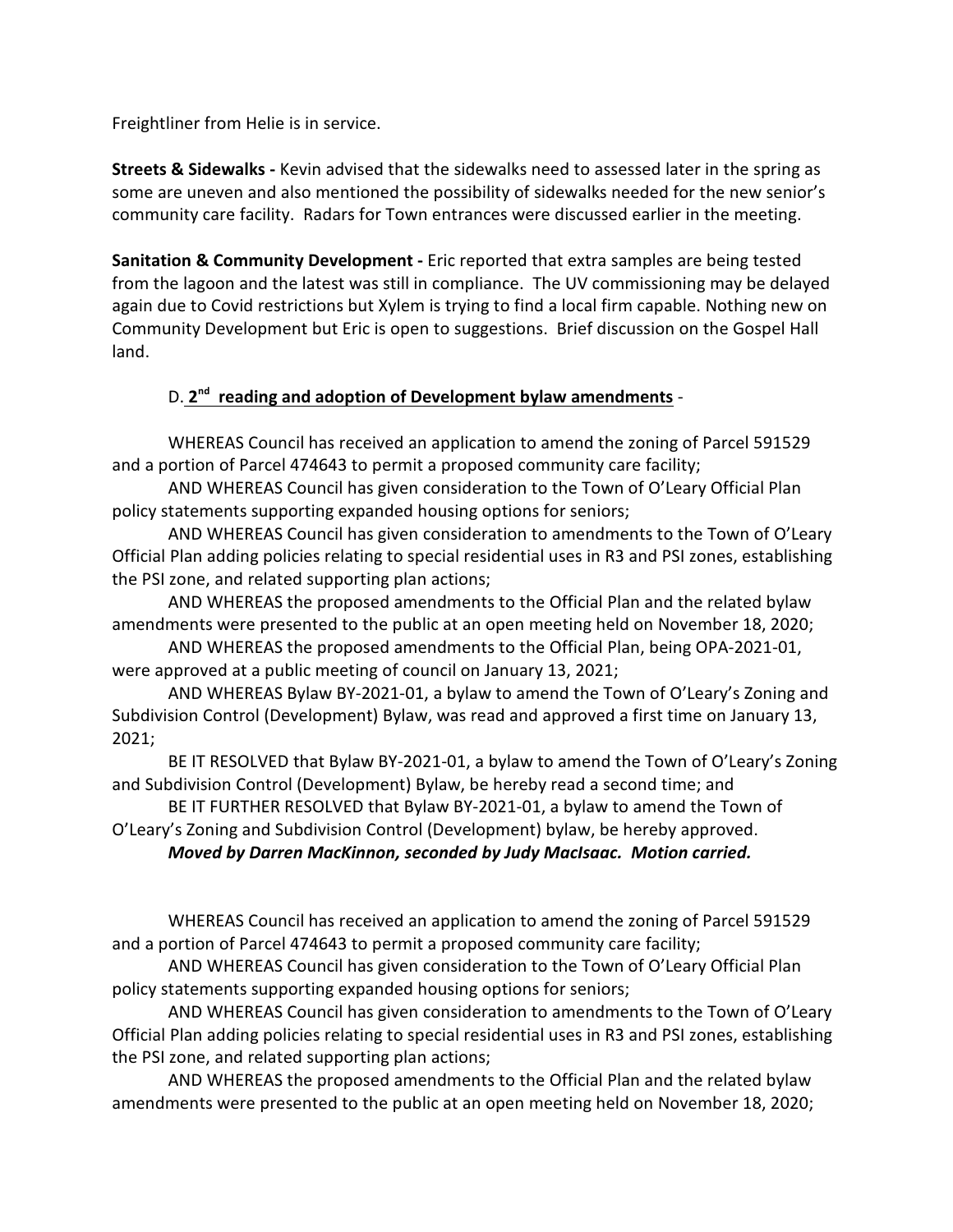AND WHEREAS the proposed amendments to the Official Plan, being OPA-2021-01, were approved at a public meeting of council on January 13, 2021;

AND WHEREAS Bylaw BY-2021-01, a bylaw to amend the Town of O'Leary's Zoning and Subdivision Control (Development) Bylaw, was read and approved a first time on January 13, 2021 and a second time on February 10, 2021;

BE IT RESOLVED that Bylaw BY-2021-01, a bylaw to amend the Town of O'Leary's Zoning and Subdivision Control (Development) Bylaw, be adopted.

### *Moved by Darrel Wood, seconded by Judy MacIsaac and carried.*

E. Update/new quote on Safe Start Funding - Darren excused himself from this portion of the meeting due to conflict of interest.

Two local quotes for audio/visual equipment to allow Council to host Zoom meetings, staff training and other uses as necessary were circulated to Council prior to January 2021 Council meeting. These quotes focused on audio/visual using a laptop and large TV screen. A company from Cornwall provided a quote and suggested a projector based system with microphones in the ceiling, blue tooth table mikes and remote controlled camera would be better suited to our needs. Council agreed to discard one of the original quotes as they were not able to provide set up and service and the wifi offered was just an extension. Bev to contact the other bidder to provide opportunity for him to quote on the projector based system with microphones.

F. Safety/rescue gear for lagoon - *Moved by D. MacKinnon, seconded by K. Maynard and carried* that used safety/rescue gear and equipment for confined spaces be purchased from Jim Stewart for \$5500 with one year warranty providing inspection is satifactory.

G. West Point Fire Department interest in surplus tanker - A letter of interest submitted by West Point and an email expressing their recommendation from O'Leary Fire Department was read. Council felt that it is very advantageous to O'Leary to have West Point outfitted with this vehicle. *Moved by D. MacKinnon, seconded by D. Wood and carried* that the surplus tanker be sold to West Point Fire Department for \$1.00 with condition that truck be in service within a year and utilized for mutual aid services. Judy abstained from voting.

## H. 1<sup>st</sup> reading of Sewer Corporation Bylaw # 2021-02

WHEREAS current bylaw for sewer corporation, Bylaw # 5 for Municipal Sewage Collection and Treatment was enacted in 1988 and requires updates related to municipal status as a Town, composition of board of directors, supervision of work and staff of the corporation, and Island Regulatory and Appeals Commission title;

BE IT RESOLVED that Bylaw # 2021-02, Town of O'Leary Sewer Corporation Bylaw, a bylaw to regulate O'Leary's sanitary sewer collection and treatment, be hereby read a first time; and

BE IT FURTHER RESOLVED that Bylaw # 2021-02, Town of O'Leary Sewer Corporation Bylaw, be hereby approved.

### *Moved by Darren MacKinnon, seconded by Judy MacIsaac and carried.*